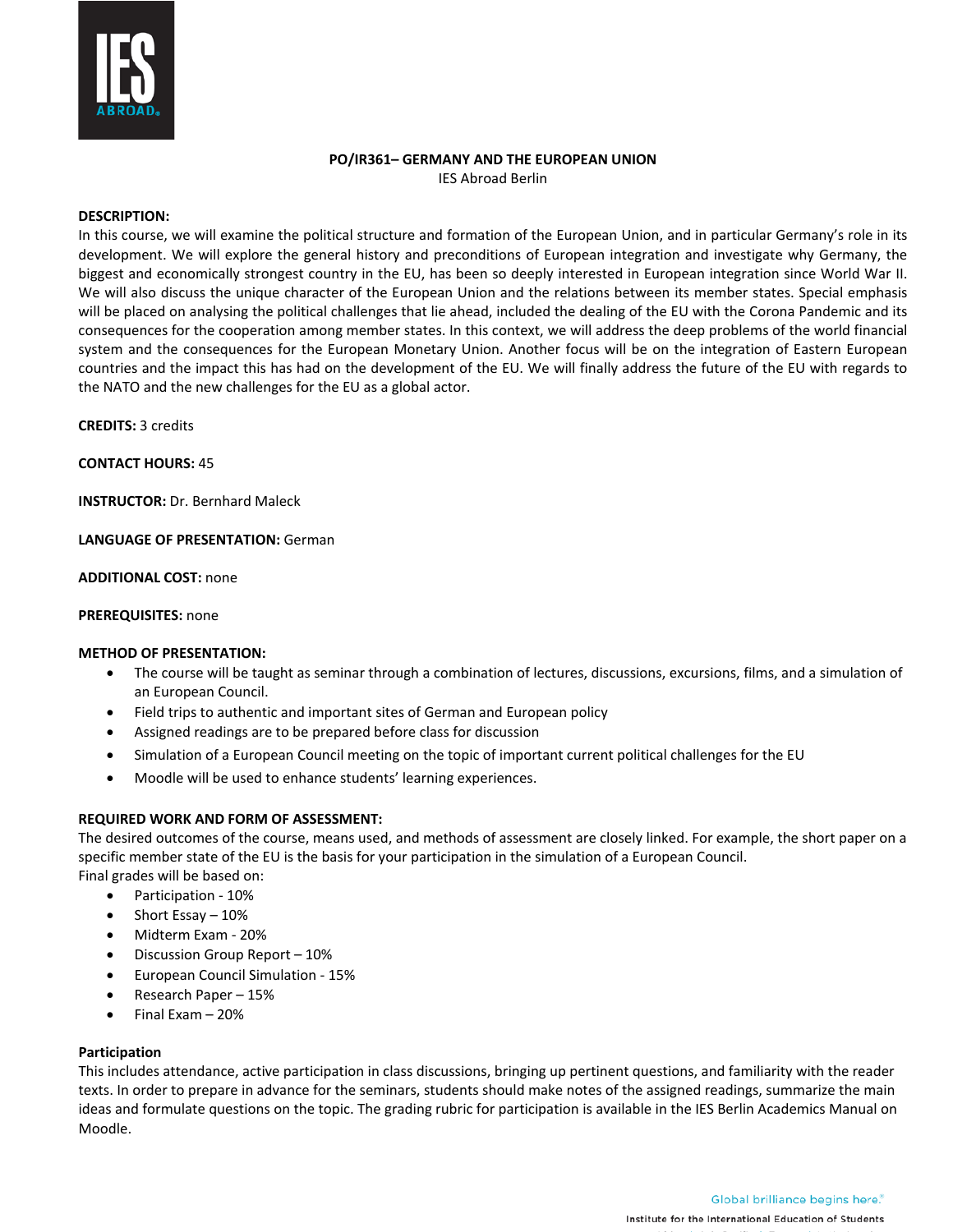

## **Short Essay**

A short essay (2 pages, double-spaced, 12 pt) on the motives of European integration after WWI and WWII is due at the end of week 2.

## **Discussion Group Report**

In week 4, we will form four discussion groups: Each group prepares and presents a report in class on one of the four main political institutions of the EU. A written report (2-3 pages, double-spaced, 12 pt) on a specific political institution of the EU based on the results of discussion groups is due at the end of week 4.

## **Midterm Exam**

The midterm exam is a written in-class exams (90 minutes), consisting of two parts: 1) questions on politics, policy, and dates and 2) one or two short essays on topics covered in class. It covers the contents of the first part of the course (week 1-5).

## **European Council Simulation**

The simulation will be organized in week 10. Each student represents one member state of the EU as Head of Government (Prime Minister, Chancellor, or President) at the European Council. Topics covered in the simulation will be related to the main political problems of the EU at that time. For the simulation, each student prepares and presents a political statement for the initial "round table session" of the European Council (due the day before the simulation at 8:00 pm); students must also prepare to take part actively in the following discussion and the decision making of the European Council.

## **Research Paper**

A research paper (5-6 pages, double-spaced, 12 pt) analysing the role of a specific country as member of the EU is due at the end of week 11.

## **Final Exam**

The final exam is a written in-class exams (90 minutes), consisting of two parts: 1) questions on politics, policy, and dates and 2) one or two short essays on topics covered in class. It covers the contents of the second part of the course (week 7-12).

## **LEARNING OUTCOMES:**

By the end of the course students will be able to:

- understand the political structure and the institutions of the EU, its responsibilities and tasks,
- analyse the European Union's historical background, its political development, and explain the significance of the past 70 years,
- define the political challenges that lie ahead,
- understand, analyse, and discuss Germany's role in the EU,
- discuss the chances and risks of the integration of new member states,
- understand the chances and problems of the enlargement of the EU,
- compare the EU with other organisations of states.

### **ATTENDANCE POLICY:**

Attendance and punctuality in all courses and field studies are mandatory. Absences can only be excused for valid reasons. Unexcused absences can affect students' grades. Students who miss 25% or more of all class sessions will fail the course. Missed exams cannot be taken at another time except in case of documented illness. Late submission of term papers and other work will result in grade reduction unless an extension due to illness or an emergency is approved. Please consult the IES Berlin Academics Manual on Moodle for additional details.

### **ACADEMIC INTEGRITY**:

Students are expected to abide by the IES Abroad Academic Integrity Code. Assigned papers need to be properly and amply footnoted where appropriate, with all sources attributed. Poorly written and grammatically sloppy papers will be judged more severely. If necessary, students should work with a language tutor.

### **CONTENT:**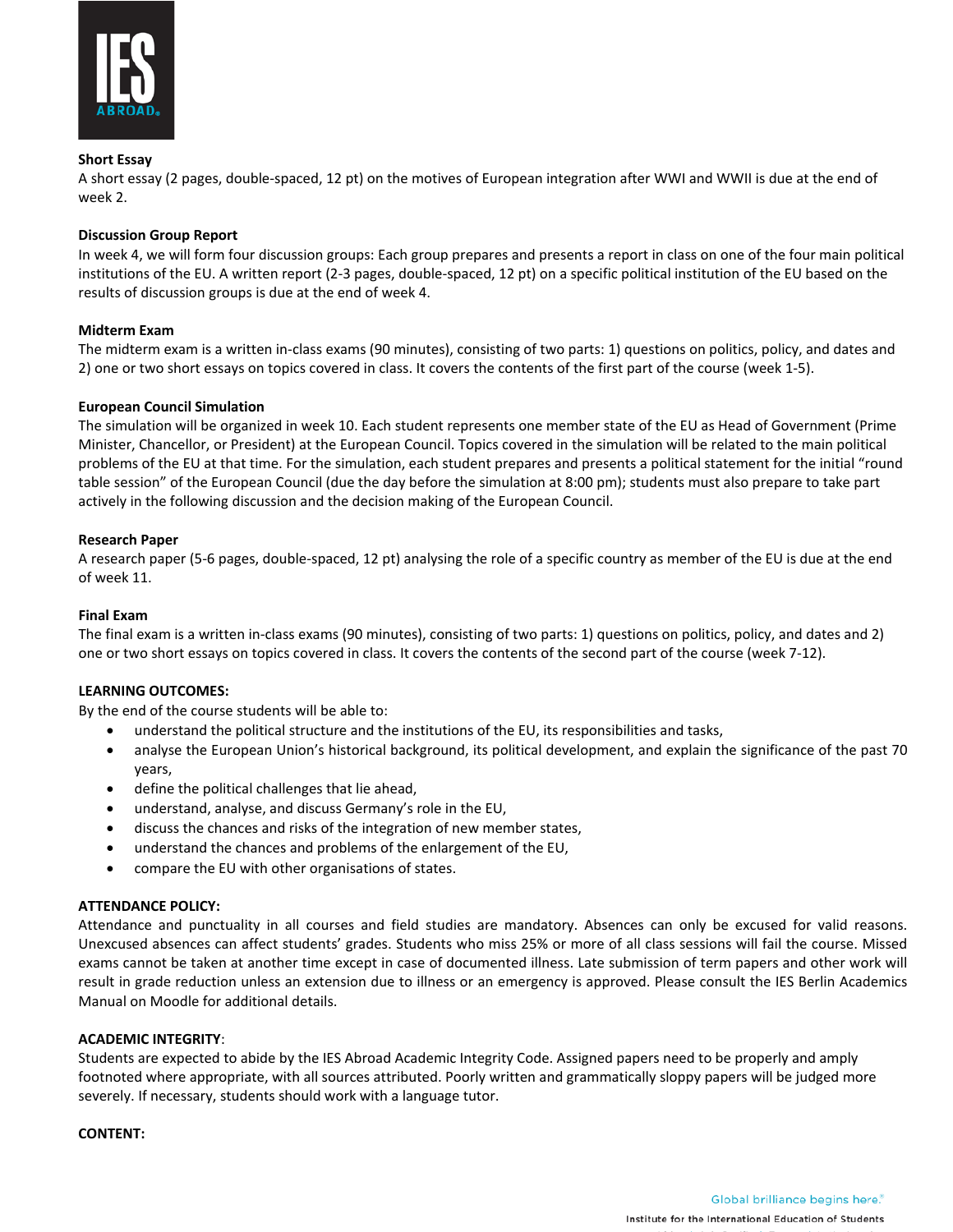

| Week    | Content                                                                                                                                                                                                                                                                                                                               | <b>Readings and Assignments</b>                                                                                                                                                                                                                                                                                                                                                                      |
|---------|---------------------------------------------------------------------------------------------------------------------------------------------------------------------------------------------------------------------------------------------------------------------------------------------------------------------------------------|------------------------------------------------------------------------------------------------------------------------------------------------------------------------------------------------------------------------------------------------------------------------------------------------------------------------------------------------------------------------------------------------------|
| Week 1: | Session 1: Where is Europe? What is Europe?<br>(Geography, Economy, Political Structure, Population)<br>Where and what is Germany? The 20th Century and<br>the Consequences for Europe. European Election<br>2014: Outcomes and Consequences. Better more than<br>less Europe. Current situation of the EU. Challenges<br>for Europe. |                                                                                                                                                                                                                                                                                                                                                                                                      |
|         | Session 2: Europe and the Great War                                                                                                                                                                                                                                                                                                   | Field Trip: Excursion to important places for European<br>history and politics in the governmental area of Berlin.<br>WWII and Present. Museum Topography of Terror.                                                                                                                                                                                                                                 |
| Week 2  | Session 3: Hitler's plans for Europe.<br>Europe during and after WWII - Germany between<br>surrender and a new beginning                                                                                                                                                                                                              | Reading:<br>Piepenschneider, Melanie (2012), Die Europäische Union<br>im 21. Jahrhundert, in: Europäische Union. Informationen<br>zur Politischen Bildung, Vol. 279, Bonn: Bundeszentrale<br>für Politische Bildung, Pp. 4-6.<br><b>Short Essay due</b><br>(2 pages) on Hitler's plans for Europe and Motives of<br>European Integration after WWs. Use the field trips as<br>source of information. |
|         | Session 4: Better more than less Europe! The current<br>situation of the EU. Challenges for Europe and the EU.<br>Specific challenge of the corona virus pandemic for<br>EU.                                                                                                                                                          | <b>Reading:</b><br>Schmuck, Otto (2015), Motive und Leitbilder der<br>Europäischen Einigung, in: Europäische Union. Bonn:<br>Bundeszentrale für Politische Bildung, Pp. 7-17.                                                                                                                                                                                                                        |
| Week 3  | Session 5: First attempts of uniting Western Europe:<br>the Schumann Plan and the creation of the European<br>Coal and Steel Community                                                                                                                                                                                                | Reading:<br>The Schuman Declaration of May 9, 1950. Pp. 1-20.<br>In class: Film "Jean Monnet - Father of Europe"                                                                                                                                                                                                                                                                                     |
|         | Session 6: The Treaties of Rome (EEC and EURATOM)                                                                                                                                                                                                                                                                                     | Reading:<br>Bericht des Europäischen Parlaments über den Vertrag<br>von Lissabon (29. Januar 2008), "Worin unterscheidet sich<br>der neue Vertrag von den geltenden Verträgen?" Pp.18 ff.                                                                                                                                                                                                            |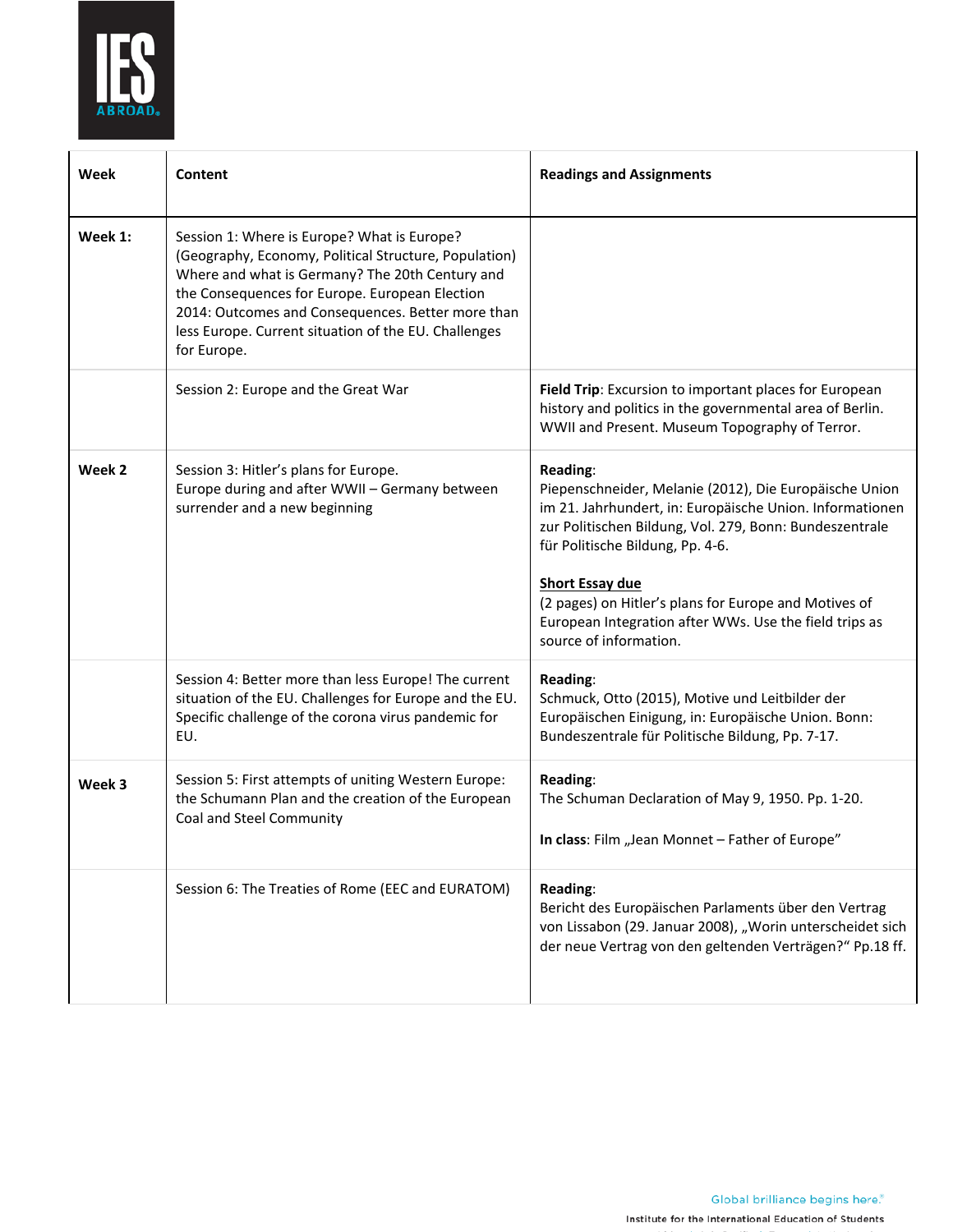

| Week 4 | Session 7: Institutions of ECSC, EEC, EURATOM.<br><b>Merger Treaty</b>                                                                                                                                                                                    | Discussion groups: We form four discussion groups: Each<br>group prepares and presents a report in class on one of<br>the four main political institutions of the EU.<br><b>Reading:</b><br>Bericht des Europäischen Parlaments (29. Januar 2008),<br>Pp.28-40.<br>Discussion Group Report due: Upload the summaries to<br>the discussion forum of the course in Moodle at the end<br>of this week (Sunday, 24:00) |
|--------|-----------------------------------------------------------------------------------------------------------------------------------------------------------------------------------------------------------------------------------------------------------|--------------------------------------------------------------------------------------------------------------------------------------------------------------------------------------------------------------------------------------------------------------------------------------------------------------------------------------------------------------------------------------------------------------------|
|        | Session 8: Institutions of the EU: European Council<br>and Council of Ministers; European Commission and<br>European Parliament; European Law Court                                                                                                       | Reading:<br>Vertrag über die Europäische Union (EUV) 2008, in<br>Vertrag von Lissabon, Pp. 39-45.<br>Piepenschneider, Melanie (2015), Die EU - Arena<br>politischer Macht, in: Europäische Union, Pp.21-29.                                                                                                                                                                                                        |
| Week 5 | Session 9: Germany's position and role within the EU:<br>Germany as the biggest and, with respect to economic<br>strength, strongest member state of the EU                                                                                               | Reading:<br>Bauer, Michael and Janis A. Emmanoulidis (2011),<br>Deutschland in der EU, in: Europa von A bis Z. Ed. Werner<br>Weidenfeld and Wolgang Wessels. Bonn: Bundeszentrale<br>für Politische Bildung, Pp. 106-113.                                                                                                                                                                                          |
|        | Session 10: German Unification 1990 and its<br>consequences for European Union. Acceleration of<br>European integration.                                                                                                                                  | Reading:<br>Schöllgen, Gregor (1999), Die Außenpolitik der<br>Bundesrepublik Deutschland, München: C.H.<br>Beck'scheVerlagsbuchhandlung, Pp. 182-222.                                                                                                                                                                                                                                                              |
| Week 6 | Mid-term Exam                                                                                                                                                                                                                                             |                                                                                                                                                                                                                                                                                                                                                                                                                    |
| Week 7 | Session 11: Brexit: The consequences of the British<br>decision to leave the EU. Chances and risks for the<br>future relations of the UK and the EU. Risks for the<br>future of the peace process based on Good Friday<br>Agreement for Northern Ireland. | Reading:<br>Notification letter of the British Prime Minister (2017)<br>Agreements EU and Great Britain (2017)                                                                                                                                                                                                                                                                                                     |
|        | Session 12: The political importance of the European<br>Monetary Union. The introduction of the Euro and its<br>consequences. EU finances and the consequences of<br>the crisis of finance capitalism 2008/2009. The<br>Common European Market.           | Reading:<br>Piepenschneider, Melanie (2015), Die Verteilung der<br>Haushaltsmittel, in: Europäische Union. Informationen zur<br>Politischen Bildung, Vol. 279 (2015), Bonn:<br>Bundeszentrale für Politische Bildung, Pp. 29-31<br>Heinemann, Friedrich (2015), Binnenmarkt,<br>Währungsunion [2 chapters], in: Europäische Union.<br>Informationen zur Politischen Bildung, Bonn:                                 |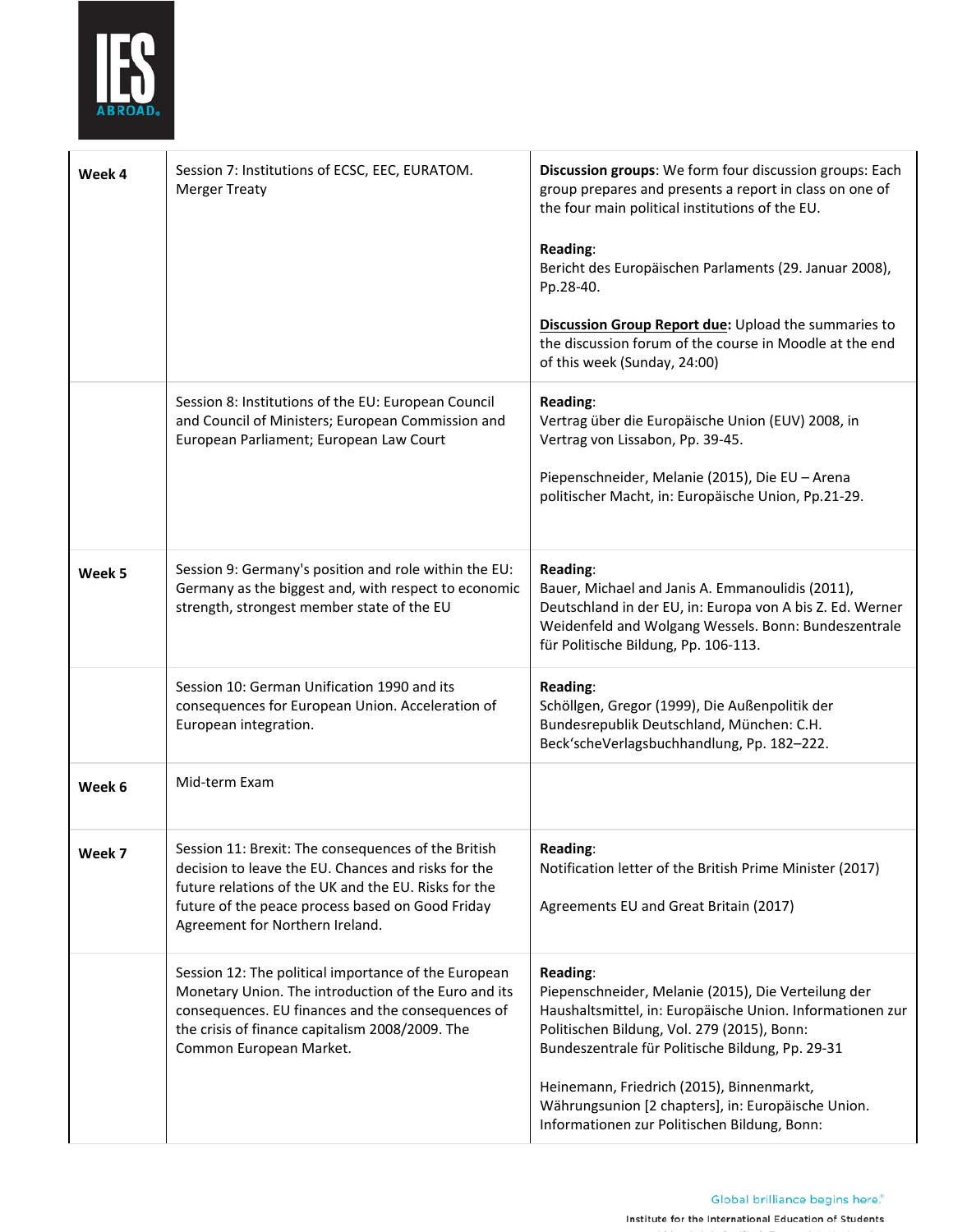

|                 |                                                                                                                                                                                                                                                                                                                                                                                                                                                                | Bundeszentrale für Politische Bildung, Pp. 36-45.<br>Ibid. "Europäische Währungsunion," pp. 36-37.                                                                                                                                                     |
|-----------------|----------------------------------------------------------------------------------------------------------------------------------------------------------------------------------------------------------------------------------------------------------------------------------------------------------------------------------------------------------------------------------------------------------------------------------------------------------------|--------------------------------------------------------------------------------------------------------------------------------------------------------------------------------------------------------------------------------------------------------|
| Week 8:         | Session 13: The stability and growth pact and new<br>attempts to stabilize the European Monetary Union in<br>the present. The EU at the crossroads. The corona<br>virus pandemic help package of the EU.                                                                                                                                                                                                                                                       | Reading:<br>Guidelines on the EU Corona Pandemic Package, official<br>EU website, documents of the European Council, 2021.                                                                                                                             |
|                 | Session 14: Enlargement of the EU I: Overcoming the<br>division of Europe and the integration of Eastern<br>European countries. The Copenhagen Criteria.                                                                                                                                                                                                                                                                                                       | Reading:<br>Böttger, Karin (2011), Erweiterung, in: Europa von A bis Z.<br>Ed. Werner Weidenfeld, Wolfgang Wessels. Bonn:<br>Bundeszentrale für Politische Bildung, Pp. 135-144.                                                                       |
| Week 9:         | Session 15: Enlargement of the EU II: The Case of<br>Turkey and the enlargement of the EU in present and<br>future times. The rise of right-wing extremism in the<br>EU.                                                                                                                                                                                                                                                                                       | Reading:<br>Progress report on Turkey, 2018. Documents of the<br>European Commission: www.europa.eu                                                                                                                                                    |
|                 | Session 16: The EU, Germany and its position in the<br>world: transatlantic relationships, relations with<br>Russia (Ukraine Crisis) and China. Wars and conflicts in<br>Europe after the end of Soviet communism. Chances<br>for a common foreign and security policy of the EU.<br>Possible conflicts between US, EU, and China and the<br>consequences for the EU. The case of Nord Stream II<br>and the Investment Agreement with China from Dec.<br>2020. | Reading:<br>Schöllgen, Gregor (2003), Der Auftritt. Pp. 150-162.<br>Documents of European Council. 2020/2021.<br>www.europa.eu;<br>Fundamental foreign policy papers of the US, China and<br>EU, tba.                                                  |
| Week 10         | Session 17: The EU-Responsibilities. Relations<br>between the EU and its member states. Decision<br>making in the EU. The decisive role of France for the<br>EU.                                                                                                                                                                                                                                                                                               | Reading:<br>Macron, Emanuel (2017), Speech given at the Sorbonne<br>University.                                                                                                                                                                        |
|                 | Session 18 (3 hrs): Simulation of an European Council:<br>Primary current political problems and challenges of<br>the EU.                                                                                                                                                                                                                                                                                                                                      | <b>Political Statement due:</b><br>Each participant prepares a political statement of the<br>country they represent in the simulation and uploads this<br>to the Moodle discussion forum "Model EU" until the day<br>before the simulation at 8:00 pm. |
| <b>Week 11:</b> | Session 19: Migration policy of the EU. The current<br>refugee crisis and relations between Turkey and the<br>EU. Responsibilities of member states. A common<br>migration policy of the EU possible?                                                                                                                                                                                                                                                          | Reading:<br>Dublin III Agreement of EU and documents of European<br>Council 2018. www.europa.eu                                                                                                                                                        |
|                 | Session 20: Democracy as basis of membership and<br>development of EU: The challenge of newly developed<br>authoritarian regimes within the EU: The cases of<br>Poland and Hungary                                                                                                                                                                                                                                                                             | Reading:<br>Documents of European Commission.2018.<br>www.europa.eu                                                                                                                                                                                    |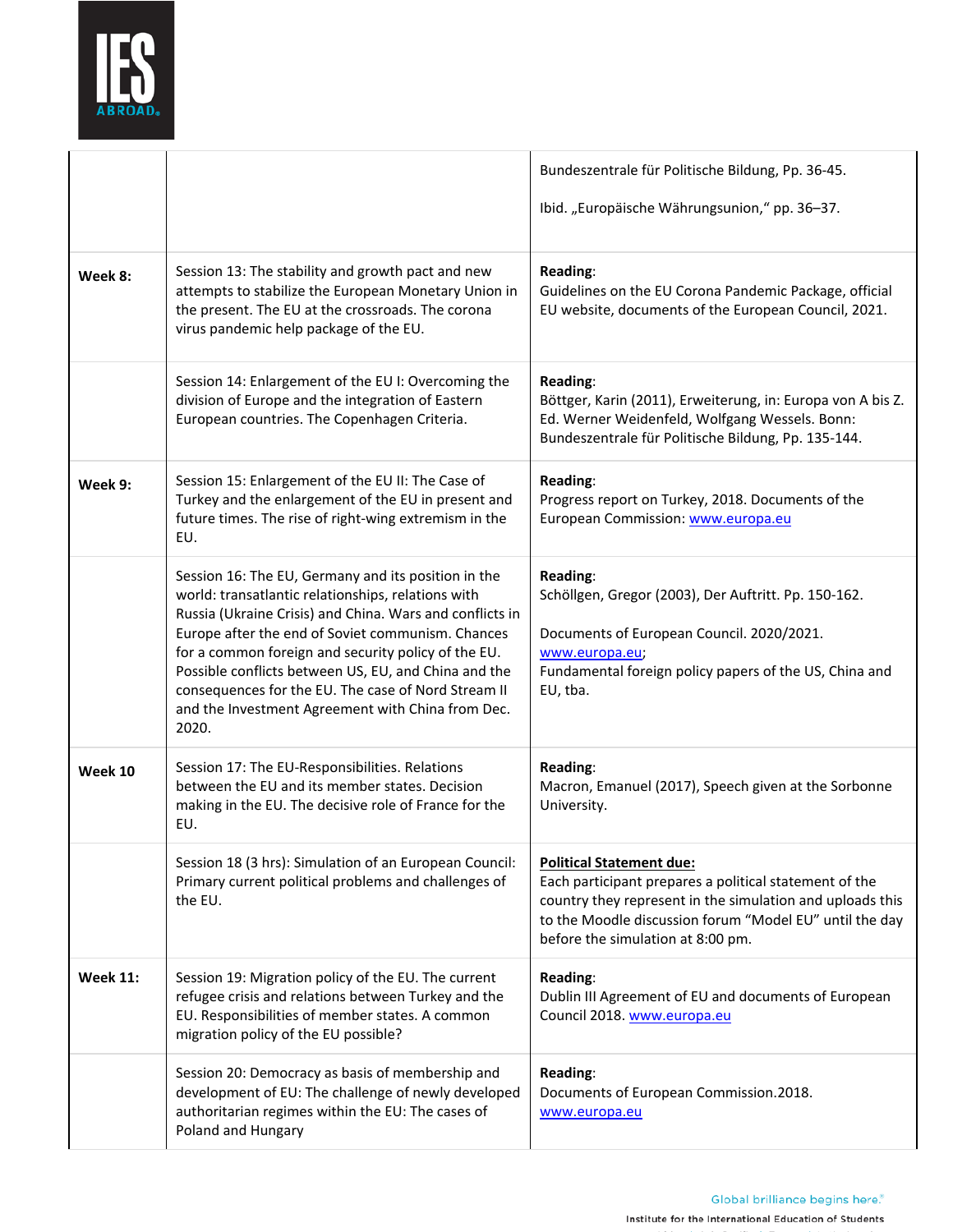

|                 |                                                                                                                                                                                                          | Research paper due<br>at the end of this week (Sunday 24:00)                                                                                                                                                                       |
|-----------------|----------------------------------------------------------------------------------------------------------------------------------------------------------------------------------------------------------|------------------------------------------------------------------------------------------------------------------------------------------------------------------------------------------------------------------------------------|
| <b>Week 12:</b> | Session 21: Perspectives: Could the historical<br>experiment of uniting the European continent fail?<br>United States of Europe - only utopia again or<br>realizable future?<br>Final discussion part I. | Reading:<br>Schmuck, Otto (2015), Der Weg der EU – Rückblick und<br>Ausblick, in: Europäische Union. Informationen zur<br>Politischen Bildung, Bonn: Bundeszentrale für Politische<br>Bildung 2015. Pp. 69-76.                     |
|                 | Session 22: Consequences for the development of EU<br>and a changed role of Germany in the European<br>Union. Germany back on the world stage?<br>Final discussion part II.                              | Reading:<br>Greven, Ludwig (2015), Europa erlahmt, in: Die Zeit,<br>Wochenzeitschrift, 16.07.2015<br>Schöllgen, Gregor (2003), Der Auftritt. Deutschlands<br>Rückkehr auf die Weltbühne, Propyläen Verlag, München.<br>$S. 35-52.$ |
| Week 13         | Final Exam                                                                                                                                                                                               |                                                                                                                                                                                                                                    |

## **FIELD TRIPS**

- Walking tour to places of importance for the beginning of WWI
- Walking tour to the governmental area in Berlin, places of decisions of WWII, and the Topography of Terror Museum

# **REQUIRED READINGS (Secondary Literature):**

- Bauer, Michael and Janis A. Emmanoulidis (2011), Deutschland in der EU, in: Europa von A bis Z. Ed. Werner Weidenfeld and Wolfgang Wessels. Bonn: Bundeszentrale für Politische Bildung, 2011. Pp. 106-113
- Böttger, Karin (2011), Erweiterung, in: Europa von A bis Z. Ed. Werner Weidenfeld, Wolfgang Wessels. Bonn: Bundeszentrale für Politische Bildung, Pp. 135-144.
- Greven, Ludwig (2015), Europa erlahmt, in: Die Zeit, Wochenzeitschrift, 16. 07.2015
- Heinemann, Friedrich (2015), Binnenmarkt, Währungsunion, [2 chapters], in: Europäische Union. Informationen zur Politischen Bildung, (2015), Bonn: Bundeszentrale für Politische Bildung, Pp. 36-45.
- Piepenschneider, Melanie (2012), Die Europäische Union im 21. Jahrhundert," in: Europäische Union. Informationen zur Politischen Bildung, Vol. 279, Bonn: Bundeszentrale für Politische Bildung, Pp. 4-6.
- Piepenschneider, Melanie (2012), Die EU Arena politischer Macht, in: Europäische Union. Informationen zur Politischen Bildung, Vol. 279, Bonn: Bundeszentrale für Politische Bildung, Pp.21-29.
- Piepenschneider, Melanie (2015), Die Verteilung der Haushaltsmittel, in: Europäische Union. Informationen zur Politischen Bildung, Vol. 279, Bonn: Bundeszentrale für Politische Bildung, Pp. 29-31
- Schmuck, Otto (2015), Motive und Leitbilder der Europäischen Einigung, in: Europäische Union, Bonn: Bundeszentrale für Politische Bildung, Pp. 7-17.
- Schmuck, Otto (2015), Der Weg der EU Rückblick und Ausblick, in: Europäische Union. Informationen zur Politischen Bildung, (2015), Bonn: Bundeszentrale für Politische Bildung 2015. Pp. 69-76.
- Schöllgen, Gregor (1999), Die Außenpolitik der Bundesrepublik Deutschland, München: C.H. Beck'sche Verlagsbuchhandlung, 1999. Pp. 182–222.
- Schöllgen, Gregor (2003), Der Auftritt. Deutschlands Rückkehr auf die Weltbühne, Propyläen Verlag, München. S. 35-52; 150- 162.

## **REQUIRED READINGS (Documents):**

Bericht des Europäischen Parlaments über den Vertrag von Lissabon (29. Januar 2008), "Worin unterscheidet sich der neue Vertrag von den geltenden Verträgen?" Pp.18 ff.